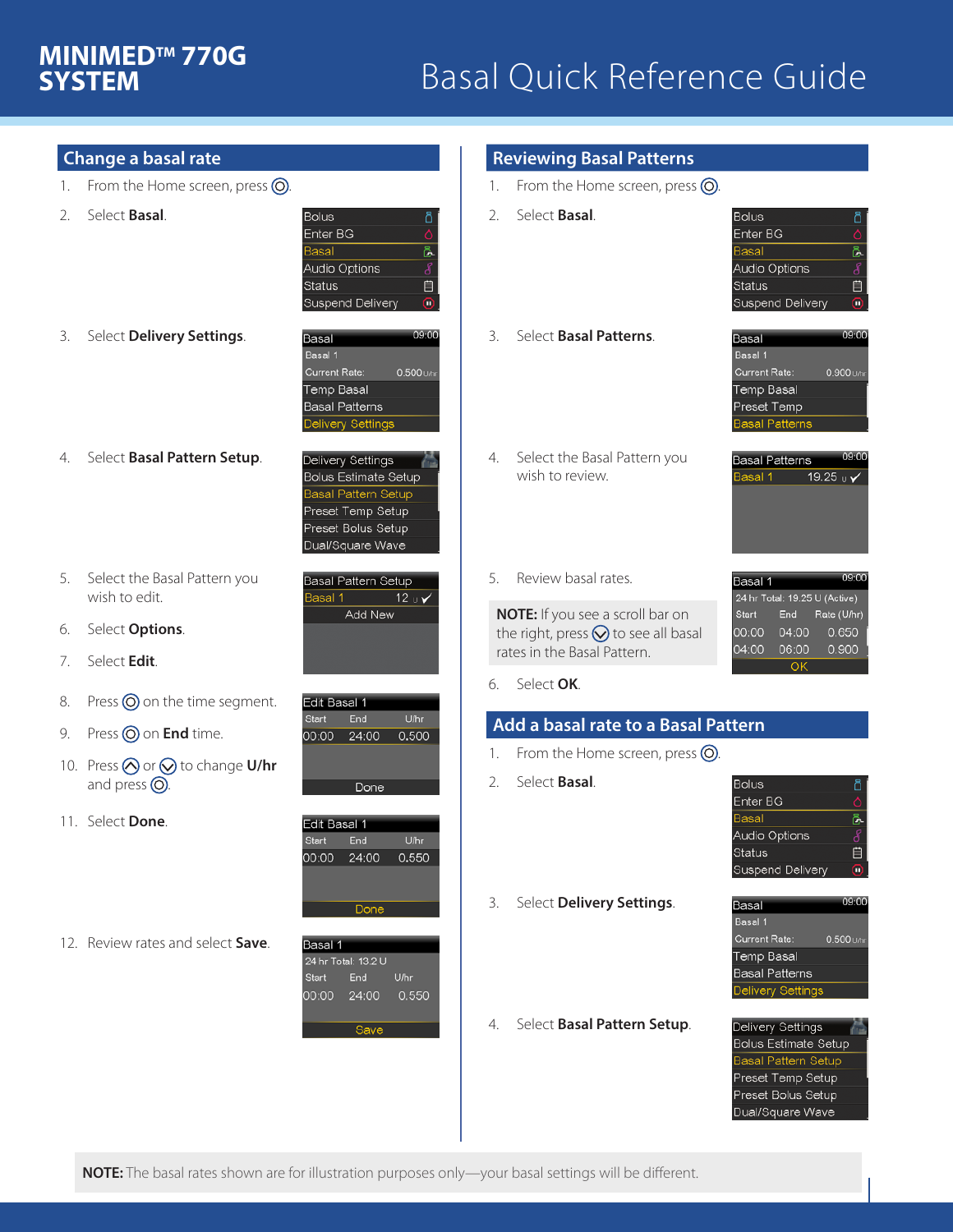# **SYSTEM**

### Basal Quick Reference Guide **MINIMEDTM 770G**

- 5. Select the Basal Pattern you are adding a rate to.
- 6. Select **Options**.
- 7. Select **Edit**.
- 8. Press  $\odot$  on the time segment.
- 9. Enter the new **End** time (this is the same as the start time of the basal rate you are adding) and press  $\odot$ .
- 10. Press  $\odot$  if **U/hr** is not changing (Press  $\bigcirc$  or  $\bigcirc$  to change value and press  $\circled{O}$ ).
- 11. Press  $\odot$  on the new time segment.
- 12. Press  $\bigotimes$  to enter the new **End** time and press  $\odot$ .
- 13. Press  $\bigotimes$  to enter the new rate and press  $\odot$ .
- 14. Continue adding end times and basal rates if necessary.
- 15. Select **Done**.



**Basal Pattern Setup** 

Add New

 $12<sub>U</sub>$ 

U/hr

U/hr

0.650

Uhr

0.650

0.900

Basal 1

Edit Basal 1

Edit Basal 1 End

**Edit Basal 1** 

Start 00:00

 $04:00$ 

Start

00:00

 $04:00$ 

End

00:00 04:00 0.650

Done

04:00

04:30

End

04:00

24:00

Done

Start



17. Select **Save**.

| 24 hr Total: 20.6 U |       |       |  |
|---------------------|-------|-------|--|
| <b>Start</b>        | End   | U/hr  |  |
| 00:00               | 04:00 | 0.650 |  |
| 04:00               | 24:00 | 0.900 |  |
|                     | save  |       |  |

### **Temporary (Temp) basal rate**

This feature lets you immediately increase or decrease your basal insulin for the period of time (duration) that you set. It is often used for exercise and sick days. A Temp Basal can be set in either Percent (delivers a percent of the current basal rate) or by Rate (delivers the amount that you enter).

|              | Setting a Temp Basal                                                                                               |                                                                                                             |
|--------------|--------------------------------------------------------------------------------------------------------------------|-------------------------------------------------------------------------------------------------------------|
| $1_{\ldots}$ | From the Home screen, press $\bigcirc$ .                                                                           |                                                                                                             |
| 2.           | Select <b>Basal</b> .                                                                                              | <b>Bolus</b><br>Enter BG<br>Basal<br>Audio Option<br>Status<br>Suspend Deli                                 |
|              | 3. Select Temp Basal.                                                                                              | Basal<br>Basal 1<br>Current Rate:<br>Temp Basal<br><b>Basal Pattern</b><br>Delivery Setti                   |
| 4.           | Press $\bigcirc$ to set duration and<br>press $\odot$ .                                                            | <b>Temp Basal</b><br>Current rate:                                                                          |
| 5.           | Select Next.                                                                                                       | Duration<br>Ne>                                                                                             |
|              | 6. Select <b>Percent</b> .                                                                                         | Temp Basal                                                                                                  |
| 7.           | Press $\bigcirc$ or $\bigcirc$ to enter the<br>percent of current basal rate<br>desired and press $\circledcirc$ . | Current rate:<br>Type<br>Percent<br>Review                                                                  |
|              | <b>NOTE:</b> If you choose to use<br>Rate, press o to Type and<br>press $\odot$ .                                  | Temp Basal<br>Current rate:<br>Type                                                                         |
| 8.           | Select Begin.                                                                                                      | Rate<br>Review                                                                                              |
|              | The Home screen displays a Temp<br><b>Basal</b> banner to indicate that you<br>have a Temp Basal active.           | e (<br><b>SBG</b>                                                                                           |
|              | From the menu select <b>Cancel Temp</b><br><b>Basal</b> to review the details of the<br>active Temp Basal.         | Active Insulin<br>Temp Basal<br>Bolus<br>Enter BG<br>Cancel Temp<br>Audio Option:<br>Status<br>Suspend Deli |

When the Temp Basal is complete, the basal delivery automatically returns to your regularly programmed basal









ng ng

 $0.0L$  $1:59$  hr

> Š Ë

mmol/L

asa

very